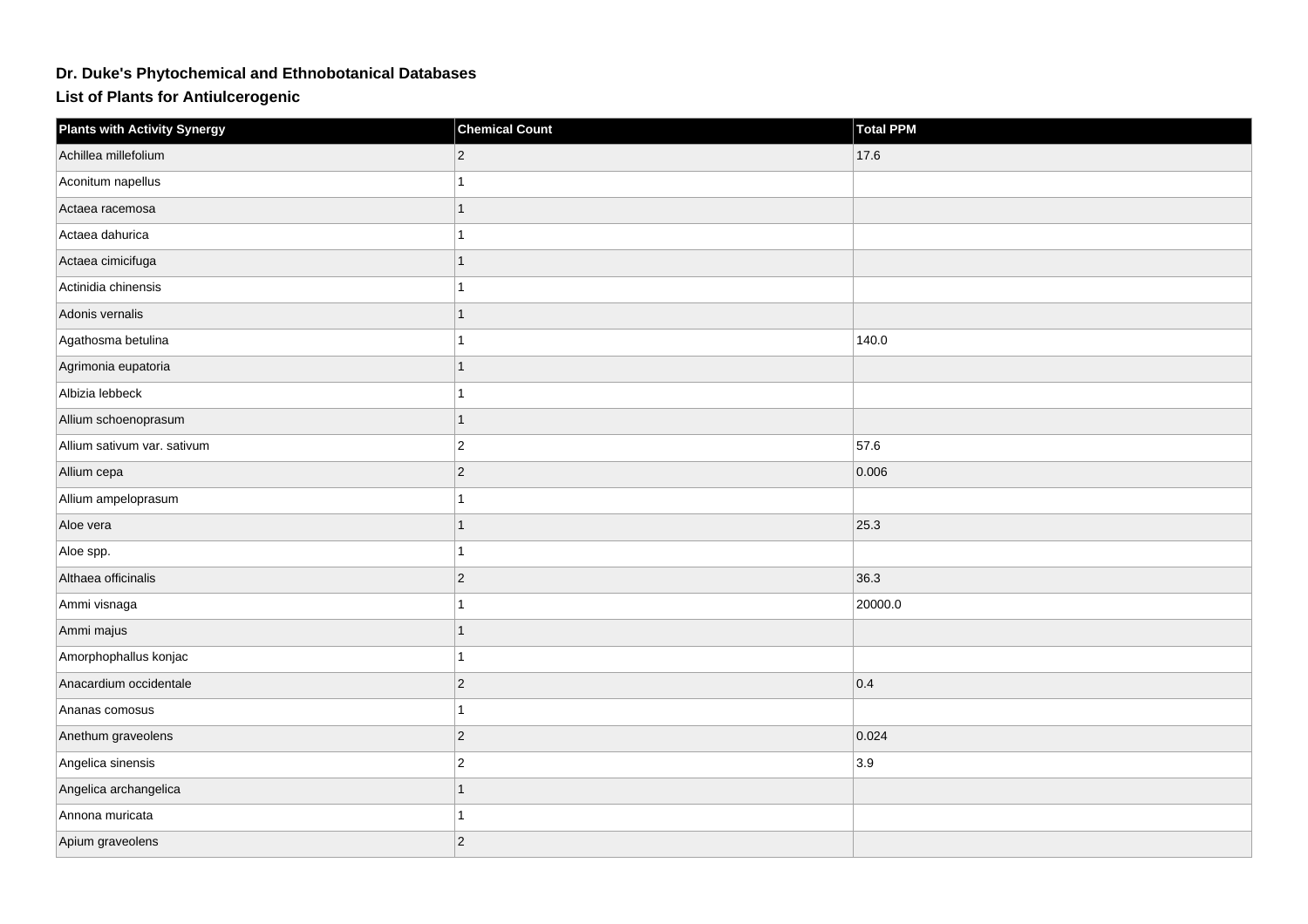| <b>Plants with Activity Synergy</b> | <b>Chemical Count</b> | <b>Total PPM</b> |
|-------------------------------------|-----------------------|------------------|
| Arachis hypogaea                    | $ 2\rangle$           | 22.04            |
| Arctium lappa                       | $ 2\rangle$           | 5015.4           |
| Arctostaphylos uva-ursi             | $ 2\rangle$           | 17.6             |
| Armoracia rusticana                 | $ 2\rangle$           |                  |
| Arnica montana                      | 1                     |                  |
| Artemisia dracunculus               | 1                     |                  |
| Artemisia capillaris                | $\overline{1}$        |                  |
| Artemisia abrotanum                 | 1                     |                  |
| Asimina triloba                     | 1                     |                  |
| Aspalathus linearis                 | $\overline{1}$        |                  |
| Asparagus officinalis               | $ 2\rangle$           | 512.156          |
| Astragalus membranaceus             | $ 2\rangle$           |                  |
| Avena sativa                        | $\vert$ 2             | 14.3             |
| Ballota nigra                       | 1                     |                  |
| Barosma betulina                    | 1                     |                  |
| Berberis vulgaris                   | $ 2\rangle$           | 37.4             |
| Bertholletia excelsa                | $ 2\rangle$           | 994.0            |
| Beta vulgaris                       | 3                     |                  |
| Brassica rapa                       | $\mathbf{1}$          |                  |
| Brassica pekinensis                 | $ 2\rangle$           | 22.004           |
| Brassica oleracea var. italica      | $ 2\rangle$           |                  |
| Brassica oleracea var. gemmifera    | $ 2\rangle$           | 68.072           |
| Brassica oleracea var. capitata I.  | $ 2\rangle$           | 154.5            |
| Brassica oleracea var. botrytis I.  | $ 2\rangle$           | 16.078           |
| Brassica nigra                      | $\mathbf{1}$          |                  |
| Brassica napus var. napobrassica    |                       | 0.096            |
| Bupleurum chinense                  | 1                     |                  |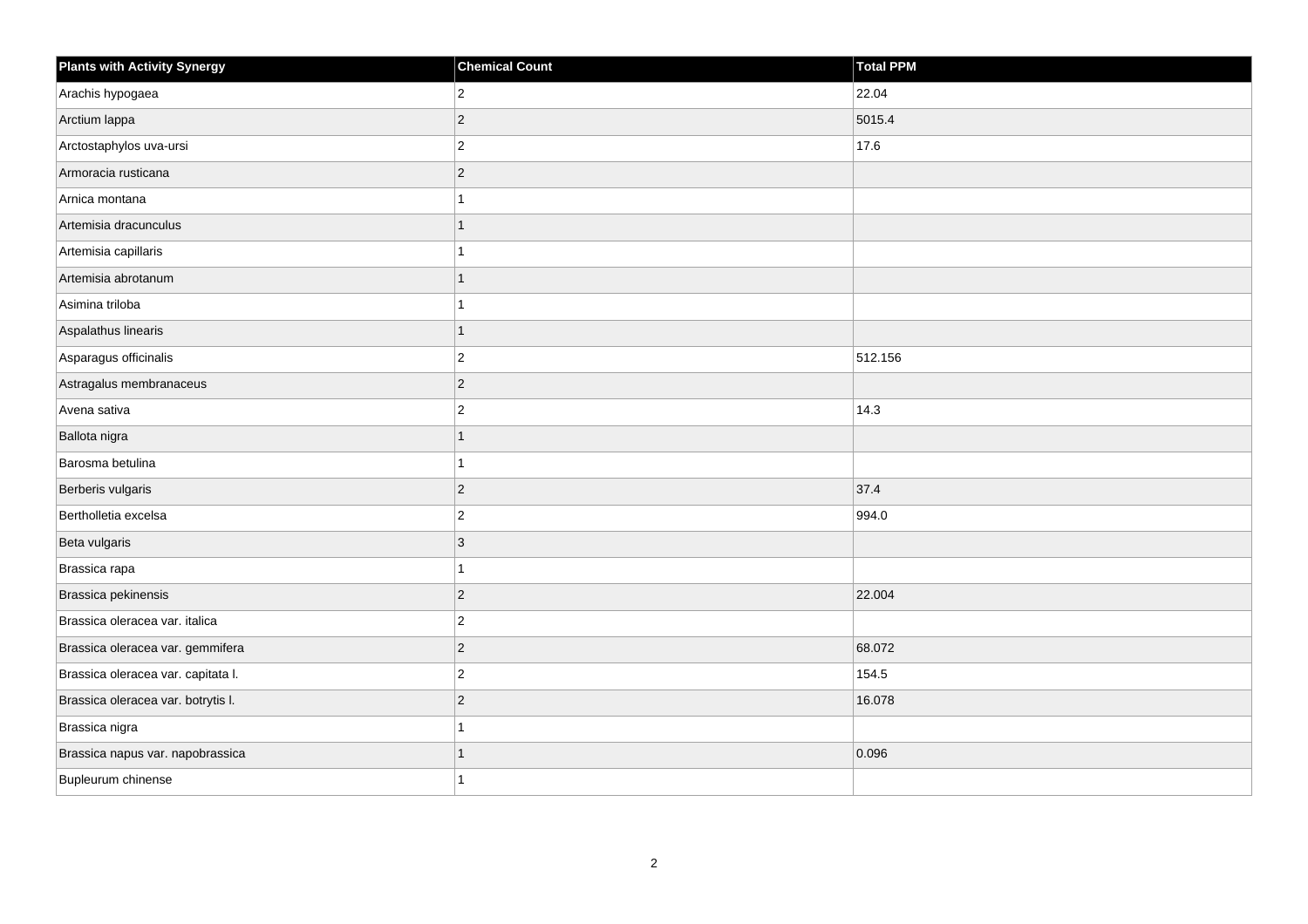| <b>Plants with Activity Synergy</b> | <b>Chemical Count</b> | <b>Total PPM</b>  |
|-------------------------------------|-----------------------|-------------------|
| Calendula officinalis               |                       |                   |
| Camellia sinensis                   |                       |                   |
| Capparis spinosa                    | 1                     |                   |
| Capsicum frutescens                 | $\overline{2}$        | 112.0             |
| Capsicum annuum                     | 3                     | 70.00399999999999 |
| Carica papaya                       | $\overline{c}$        |                   |
| Carthamus tinctorius                | 1                     | 22.0              |
| Carum carvi                         |                       |                   |
| Carya ovata                         |                       | 0.04              |
| Carya illinoensis                   |                       | 0.04              |
| Castanea sativa                     |                       |                   |
| Catalpa bignonioides                |                       |                   |
| Caulophyllum thalictroides          |                       | 38.5              |
| Ceiba pentandra                     |                       |                   |
| Centaurea cyanus                    |                       |                   |
| Centaurium erythraea                |                       |                   |
| Centella asiatica                   |                       | 13.2              |
| Ceratonia siliqua                   |                       |                   |
| Chamaemelum nobile                  | $\overline{2}$        |                   |
| Chondrus crispus                    |                       | 36.0              |
| Chrysanthemum parthenium            |                       |                   |
| Cichorium intybus                   |                       | 1534.0            |
| Cichorium endivia                   | $\overline{a}$        | 0.048             |
| Cimicifuga racemosa                 |                       | 35.2              |
| Cimicifuga dahurica                 | 1                     |                   |
| Cinchona spp                        |                       |                   |
| Cinchona pubescens                  |                       |                   |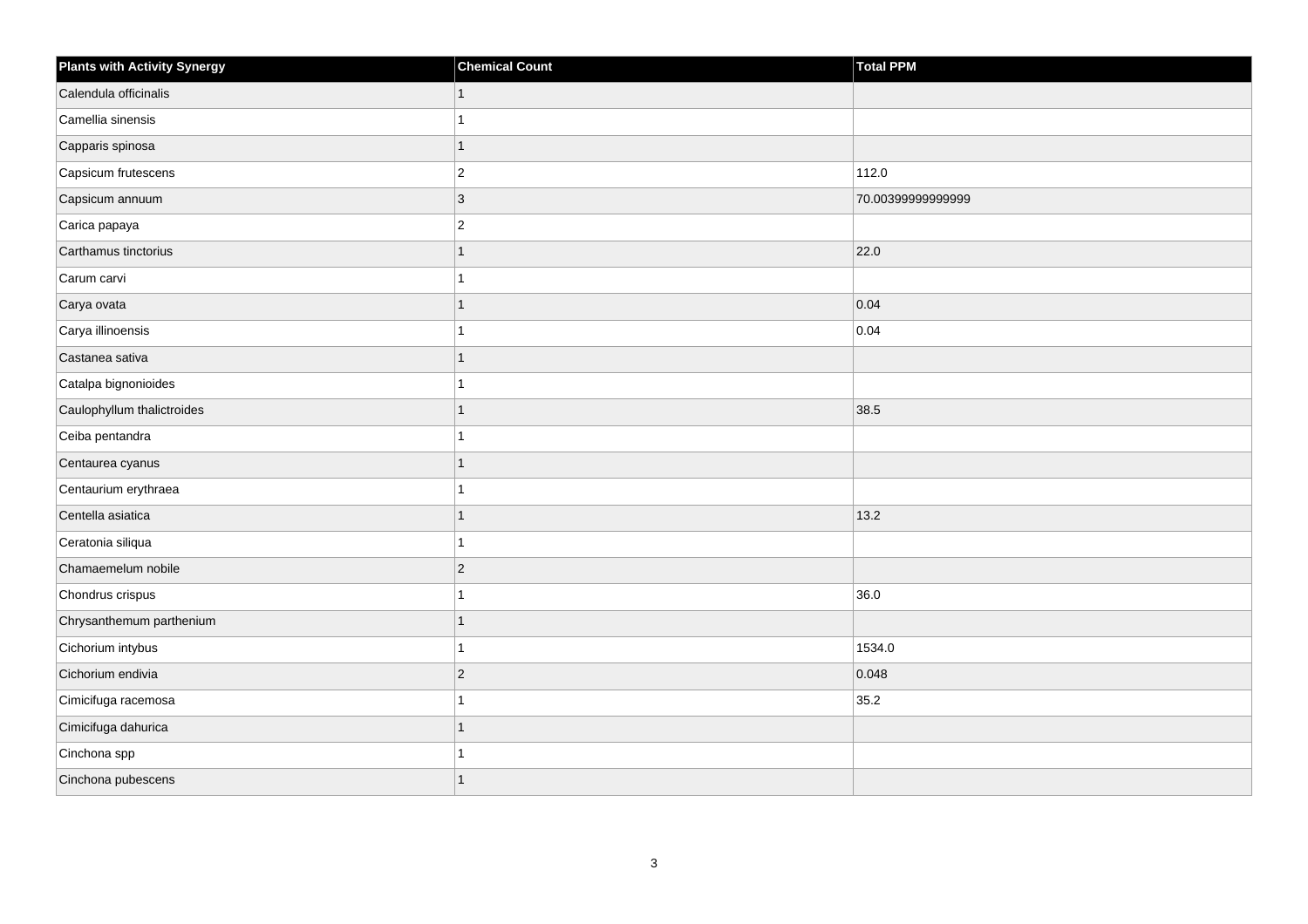| <b>Plants with Activity Synergy</b> | <b>Chemical Count</b> | Total PPM |
|-------------------------------------|-----------------------|-----------|
| Cinnamomum verum                    |                       |           |
| Cinnamomum camphora                 |                       |           |
| Cinnamomum aromaticum               |                       |           |
| Citrullus lanatus                   |                       |           |
| Citrullus colocynthis               |                       |           |
| Citrus sinensis                     | $\overline{2}$        | 100.004   |
| Citrus reticulata                   |                       |           |
| Citrus paradisi                     | $\overline{2}$        | 102.054   |
| Citrus limon                        |                       | 70.0      |
| Clematis vitalba                    | 1                     |           |
| Cnicus benedictus                   | $\overline{c}$        | 37.4      |
| Coccinia grandis                    |                       |           |
| Cocos nucifera                      |                       | 0.04      |
| Coffea arabica                      | 1                     |           |
| Cola acuminata                      |                       |           |
| Coleus barbatus                     | 1                     |           |
| Conium maculatum                    |                       |           |
| Convallaria majalis                 |                       |           |
| Conyza canadensis                   |                       |           |
| Coriandrum sativum                  |                       |           |
| Corylus avellana                    |                       | 0.16      |
| Corylus americana                   | 1                     |           |
| Crataegus rhipidophylla             | $\overline{2}$        |           |
| Crataegus monogyna                  | 1                     |           |
| Crataegus laevigata                 | $\overline{c}$        | 22.0      |
| Cucumis sativus                     | $\overline{a}$        | 5.6       |
| Cucumis melo                        | $\overline{2}$        | 0.008     |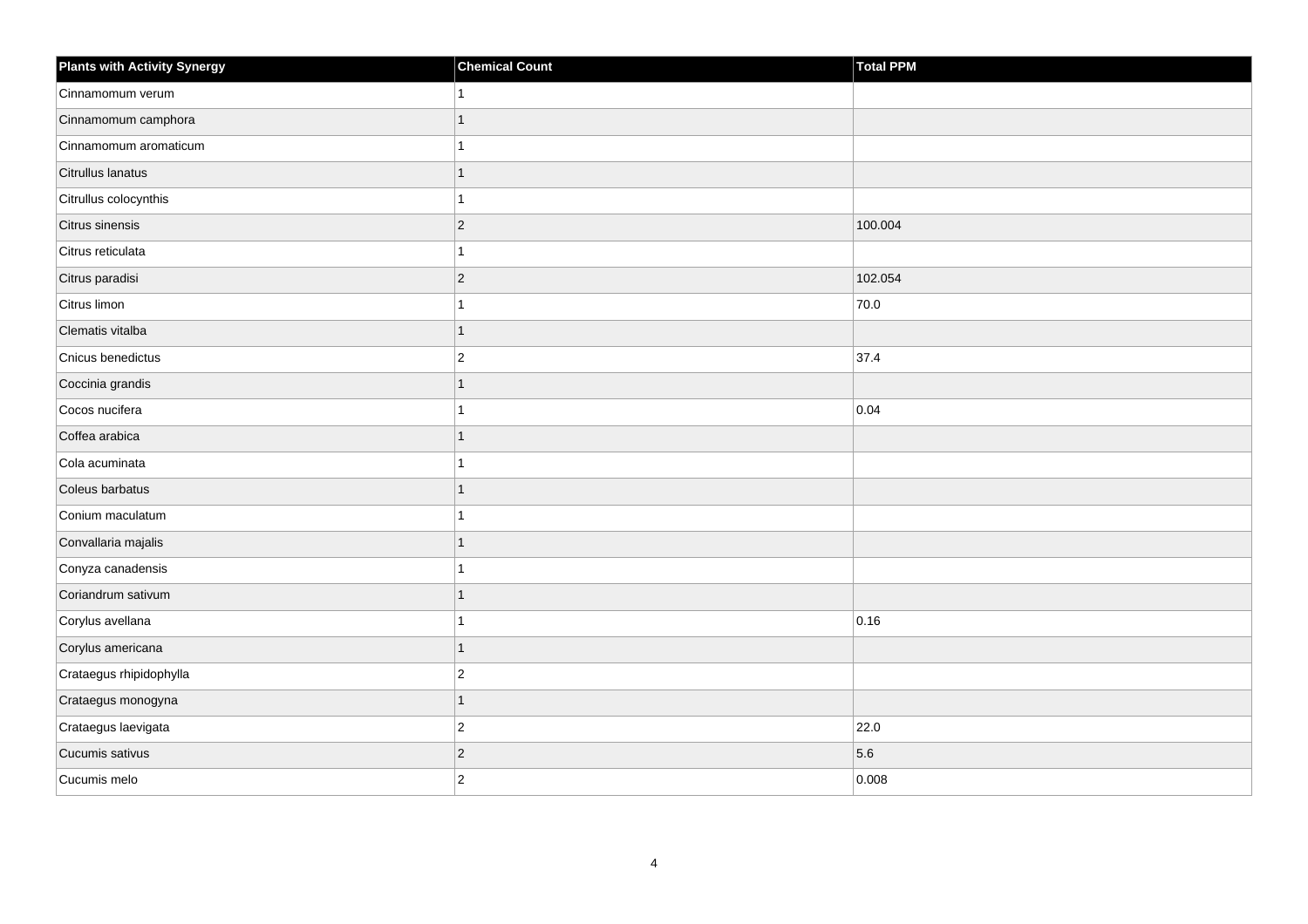| <b>Plants with Activity Synergy</b> | <b>Chemical Count</b> | Total PPM |
|-------------------------------------|-----------------------|-----------|
| Cucurbita pepo                      | $\overline{2}$        | 32.4      |
| Curcuma longa                       | $\overline{c}$        | 10.0      |
| Cyamopsis tetragonoloba             |                       |           |
| Cymbopogon citratus                 |                       | 124.0     |
| Cynara cardunculus                  |                       |           |
| Cypripedium pubescens               |                       | 98.0      |
| Datura stramonium                   | 1                     |           |
| Daucus carota                       | $\overline{2}$        | 0.04      |
| Digitalis purpurea                  |                       |           |
| Dioscorea villosa                   |                       |           |
| Dioscorea sp.                       | 1                     |           |
| Dipsacus fullonum                   |                       |           |
| Dodonaea viscosa                    | $\overline{1}$        |           |
| Echinacea spp                       | $\overline{2}$        | 21.5      |
| Echinacea purpurea                  |                       |           |
| Elaeagnus umbellatus                |                       |           |
| Elaeagnus angustifolia              | $\overline{2}$        |           |
| Elettaria cardamomum                |                       |           |
| Eleutherococcus senticosus          | $\overline{3}$        |           |
| Elytrigia repens                    |                       | 204.0     |
| Ephedra sinica                      |                       | 13.2      |
| Equisetum hyemale                   | 1                     |           |
| Equisetum arvense                   | $\overline{2}$        | 14.3      |
| Eriobotrya japonica                 |                       |           |
| Eriodictyon californicum            | 1                     |           |
| Erythroxylum coca                   |                       |           |
| Eucalyptus globulus                 |                       |           |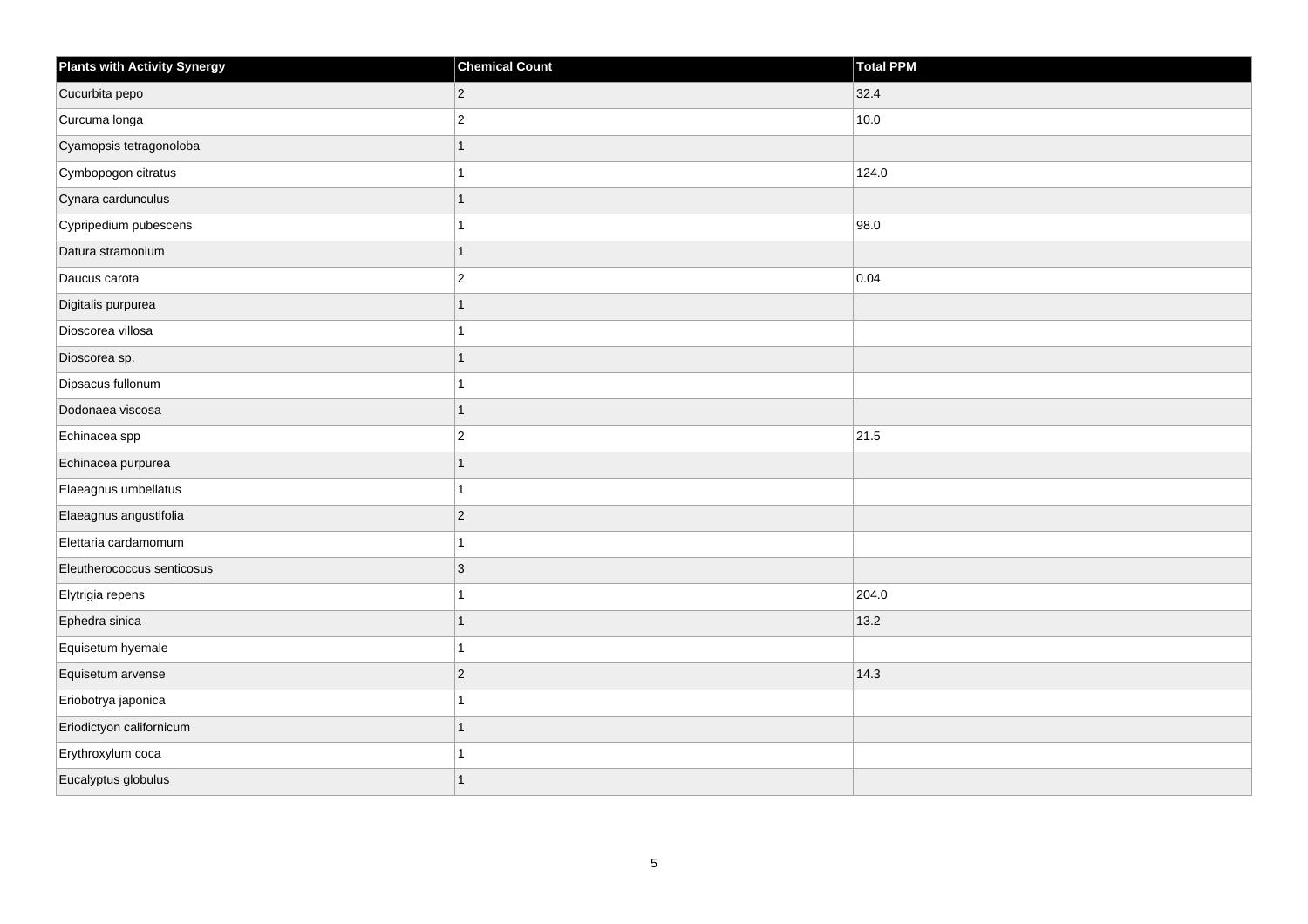| <b>Plants with Activity Synergy</b> | <b>Chemical Count</b> | <b>Total PPM</b> |
|-------------------------------------|-----------------------|------------------|
| Eupatorium perfoliatum              |                       |                  |
| Euphorbia pulcherrima               | 1                     |                  |
| Euphorbia hirta                     | 1                     |                  |
| Euphrasia officinalis               | $\vert$ 2             | 5.2              |
| Fagopyrum esculentum                | 3                     | 84.4             |
| Ficus carica                        | $ 2\rangle$           |                  |
| Foeniculum vulgare                  | 3                     |                  |
| Fragaria spp                        | $ 2\rangle$           | 68.004           |
| Frangula purshiana                  | 1                     | 12.1             |
| Frangula alnus                      | $\mathbf{1}$          | 400.0            |
| Fucus vesiculosus                   | 1                     | 18.7             |
| Gaultheria procumbens               | $\overline{1}$        |                  |
| Gentiana lutea                      | $\vert$ 2             | 19.8             |
| Ginkgo biloba                       | 1                     |                  |
| Glechoma hederacea                  | 1                     |                  |
| Glycine max                         | $\vert$ 3             | 11.85            |
| Glycyrrhiza glabra                  | 1                     | $1.1$            |
| Gymnema sylvestre                   | 1                     |                  |
| Harpagophytum procumbens            | $ 2\rangle$           | 16.5             |
| Helianthus annuus                   | $\overline{c}$        | 71608.0          |
| Helichrysum angustifolium           | 1                     |                  |
| Hibiscus sabdariffa                 | $\vert$ 2             | 157.3            |
| Hierochloe odorata                  | 1                     |                  |
| Hordeum vulgare                     | $ 2\rangle$           | 48.0             |
| Humulus lupulus                     | $\vert$ 2             | 18.7             |
| Hydrangea arborescens               | 1                     | 17.6             |
| Hydrastis canadensis                | 1                     | 11.0             |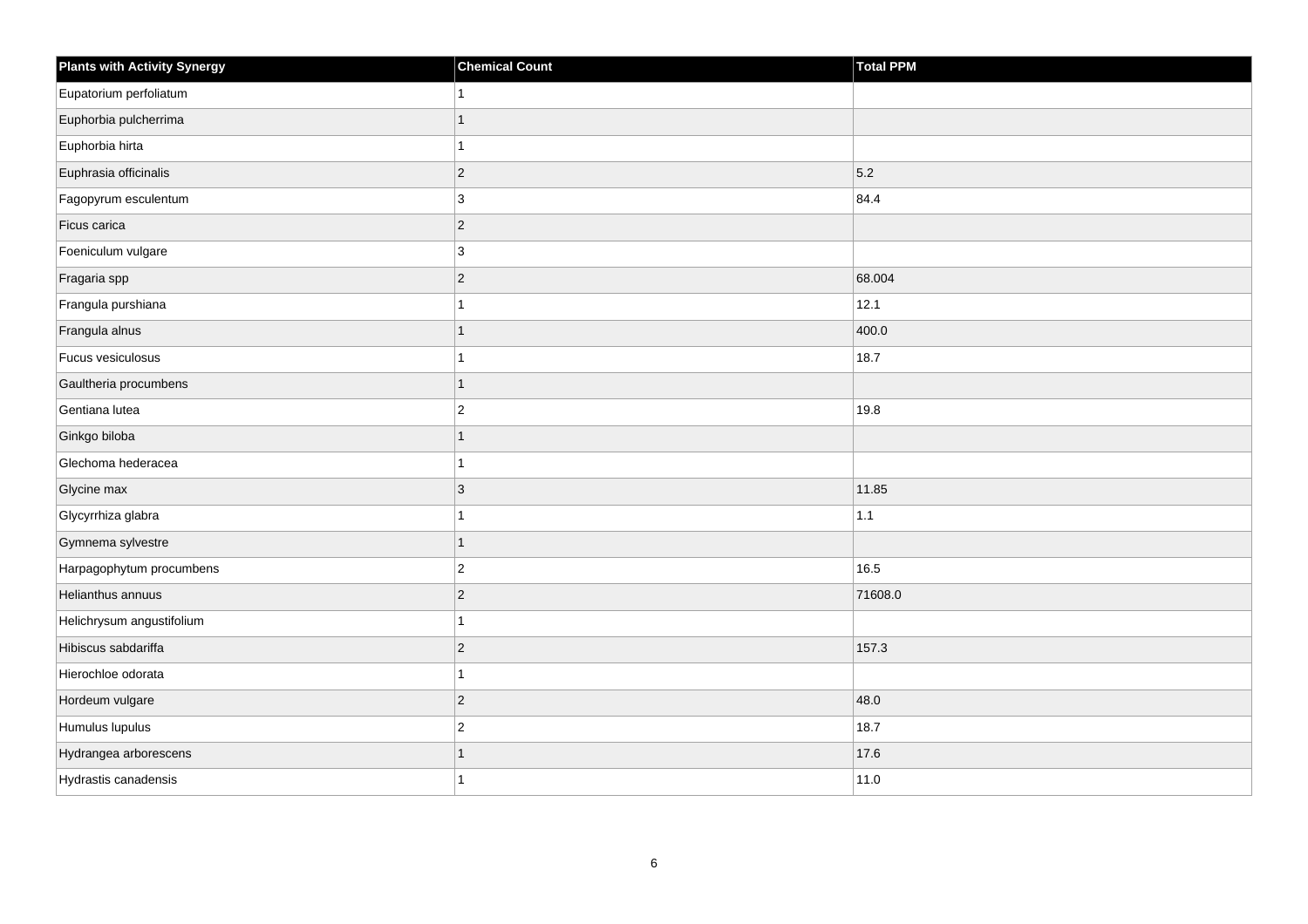| <b>Plants with Activity Synergy</b> | <b>Chemical Count</b> | Total PPM |
|-------------------------------------|-----------------------|-----------|
| Hypericum perforatum                | 1                     |           |
| Hyssopus officinalis                |                       |           |
| Inonotus obliquus                   |                       |           |
| Inula helenium                      |                       |           |
| Ipomoea purga                       | 1                     | 80000.0   |
| Ipomoea batatas                     | $\overline{c}$        | 242.0     |
| Ipomoea aquatica                    |                       | 2360.0    |
| Juglans regia                       |                       |           |
| Juglans nigra                       | $ 2\rangle$           | 0.04      |
| Juglans cinerea                     |                       | 0.2       |
| Juniperus virginiana                |                       | 0.08      |
| Juniperus communis                  | $\overline{c}$        | 2.6       |
| Kalanchoe pinnata                   | 1                     |           |
| Lactuca virosa                      |                       |           |
| Lactuca sativa                      | $ 2\rangle$           | 0.116     |
| Larrea tridentata                   |                       | 20.9      |
| Laurus nobilis                      |                       |           |
| Lens culinaris                      |                       | 40.0      |
| Levisticum officinale               | 1                     |           |
| Ligustrum japonicum                 |                       |           |
| Linum usitatissimum                 |                       | 94.0      |
| Liquidambar styraciflua             |                       | 0.8       |
| Lobelia inflata                     |                       | 5.5       |
| Lycopersicon esculentum             | $\overline{c}$        | 12.068    |
| Lycopodium clavatum                 | 1                     |           |
| Lycopus virginicus                  |                       |           |
| Lycopus europeus                    |                       |           |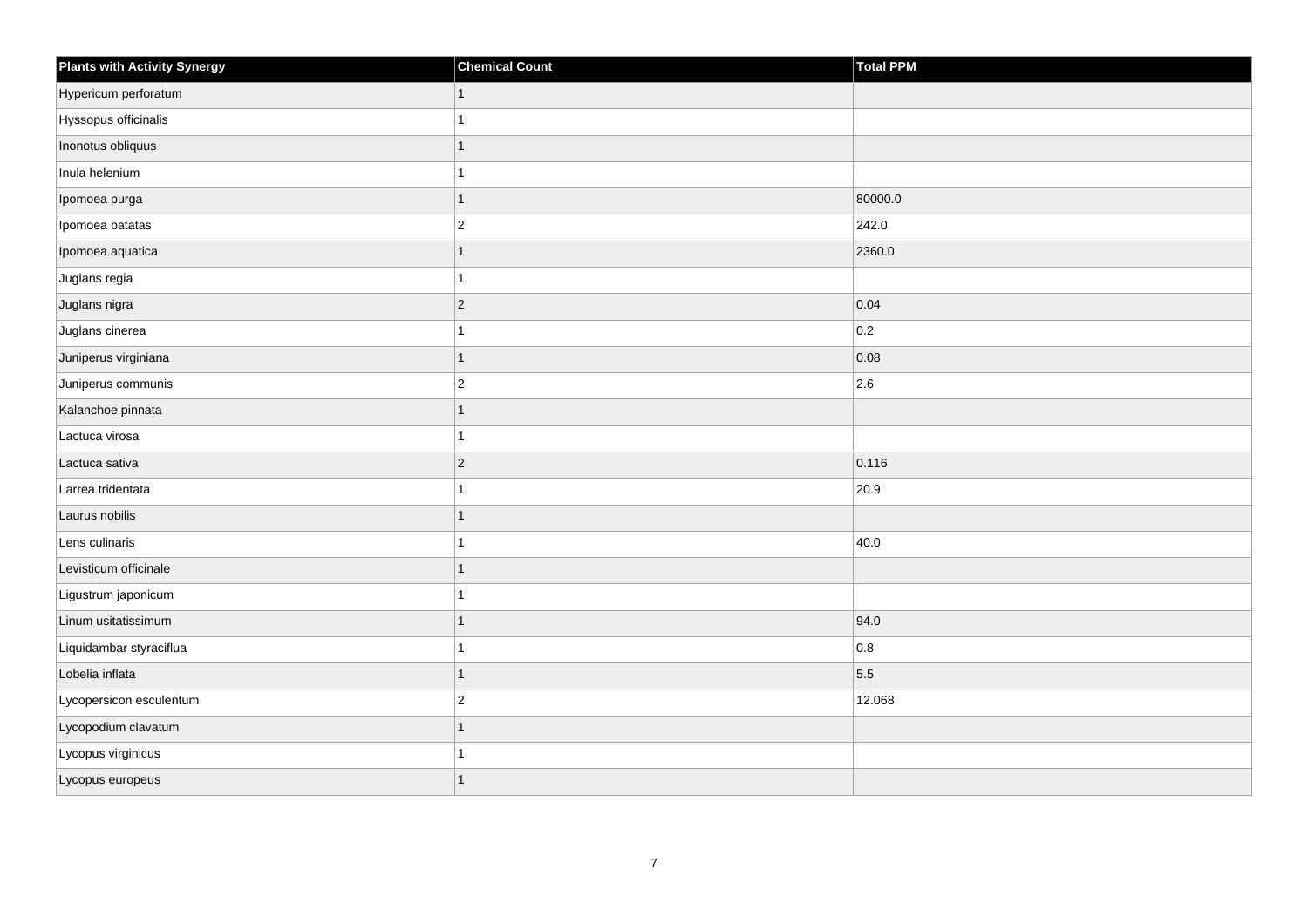| <b>Plants with Activity Synergy</b> | <b>Chemical Count</b> | Total PPM           |
|-------------------------------------|-----------------------|---------------------|
| Maclura pomifera                    | 1                     |                     |
| Magnolia officinalis                | $\overline{1}$        |                     |
| Magnolia kobus                      | $\overline{ }$        |                     |
| Malus domestica                     | $\overline{c}$        | 2540.0              |
| Marrubium vulgare                   | 1                     |                     |
| Matricaria recutita                 | $\overline{1}$        |                     |
| Medicago sativa                     | 3                     | 0.08199999999999999 |
| Melia azedarach                     | $\overline{1}$        |                     |
| Melilotus officinalis               | $\overline{2}$        |                     |
| Melilotus alba                      | $\overline{1}$        |                     |
| Melissa officinalis                 | 1                     |                     |
| Mentha x rotundifolia               | $\overline{1}$        |                     |
| Mentha x piperita                   | $\boldsymbol{2}$      | 12.1                |
| Mentha pulegium                     | $\overline{1}$        | 50.0                |
| Menyanthes trifoliata               | 1                     |                     |
| Moringa oleifera                    | $\overline{c}$        |                     |
| Morus alba                          | 1                     |                     |
| Musa x paradisiaca                  | $\overline{2}$        | 22.08               |
| Myrica cerifera                     | $\overline{1}$        | 37.4                |
| Myristica fragrans                  | 1                     |                     |
| Nepeta cataria                      |                       | 135.3               |
| Nicotiana tabacum                   | 3                     |                     |
| Ocimum basilicum                    | 1                     | 38100.0             |
| Oenothera biennis                   | 1                     |                     |
| Olea europaea                       | 1                     |                     |
| Opuntia ficus-indica                | 1                     | 5.0                 |
| Origanum vulgare                    | 1                     | 14120.0             |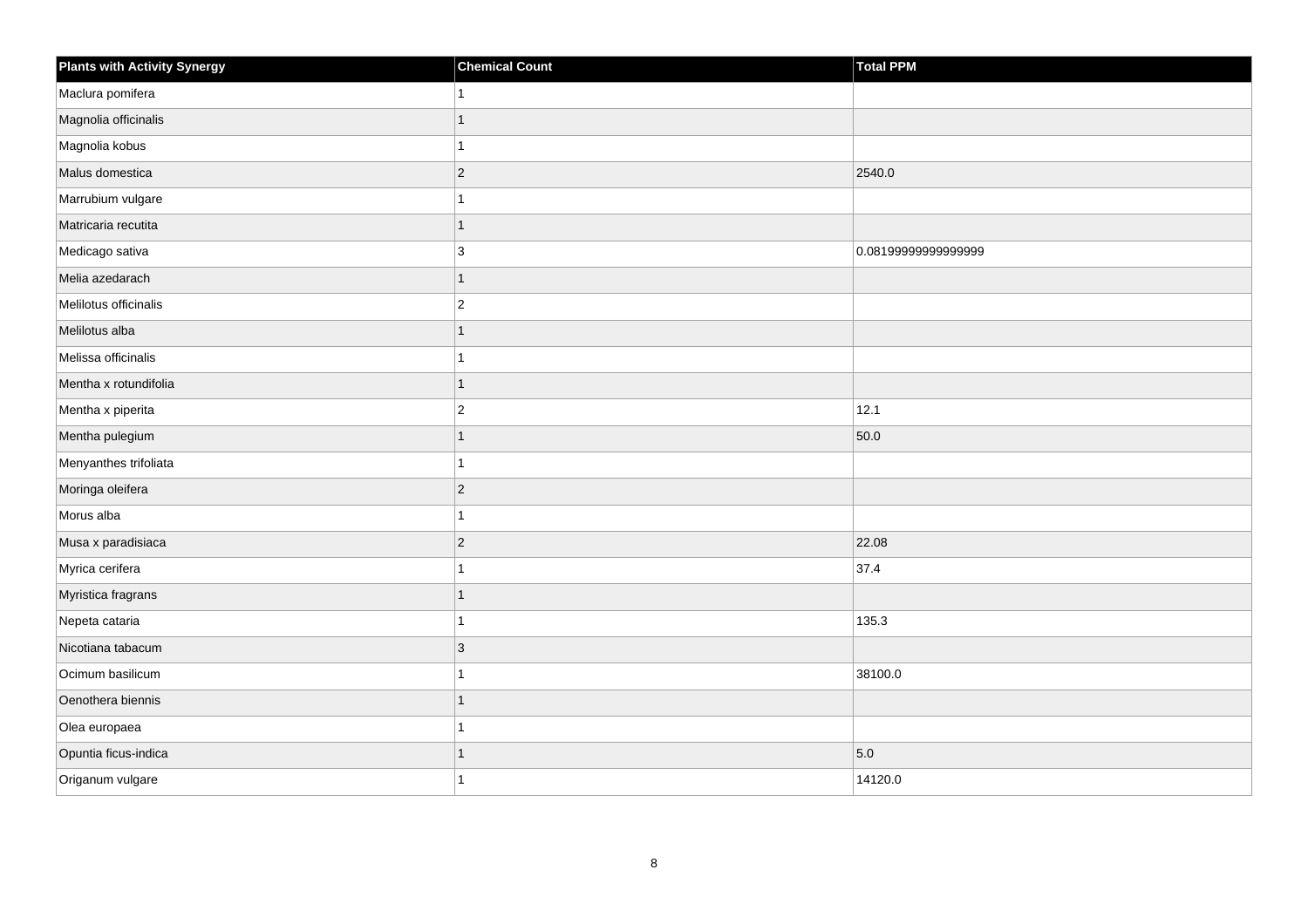| <b>Plants with Activity Synergy</b> | <b>Chemical Count</b> | Total PPM            |
|-------------------------------------|-----------------------|----------------------|
| Origanum majorana                   | $\mathbf{1}$          |                      |
| Panax ginseng                       | $\overline{c}$        | 27.5                 |
| Panicum maximum                     |                       |                      |
| Papaver somniferum                  |                       |                      |
| Parthenium integrifolium            | 1                     |                      |
| Passiflora incarnata                |                       |                      |
| Perilla frutescens                  | 1                     |                      |
| Persea americana                    |                       |                      |
| Petroselinum crispum                | $\overline{2}$        | 0.042                |
| Peucedanum ostruthium               |                       |                      |
| Phaseolus vulgaris                  | $\overline{2}$        | 0.036000000000000004 |
| Phyllanthus emblica                 |                       | 24.0                 |
| Pimenta dioica                      | 1                     | 0.08                 |
| Pimpinella anisum                   |                       |                      |
| Pinus sylvestris                    |                       |                      |
| Pinus echinata                      |                       | 0.4                  |
| Piper nigrum                        |                       |                      |
| Pistacia vera                       |                       | 0.2                  |
| Pisum sativum                       | 3                     | 44.004               |
| Plantago psyllium                   |                       | 15.4                 |
| Plantago major                      | $\overline{2}$        |                      |
| Polygonum multiflorum               |                       | 148.0                |
| Polypodium vulgare                  | 1                     |                      |
| Portulaca oleracea                  | $\overline{c}$        | 4618.0               |
| Prunus spinosa                      | $\overline{1}$        |                      |
| Prunus serotina                     | 1                     |                      |
| Prunus persica                      | $\overline{2}$        | 0.006                |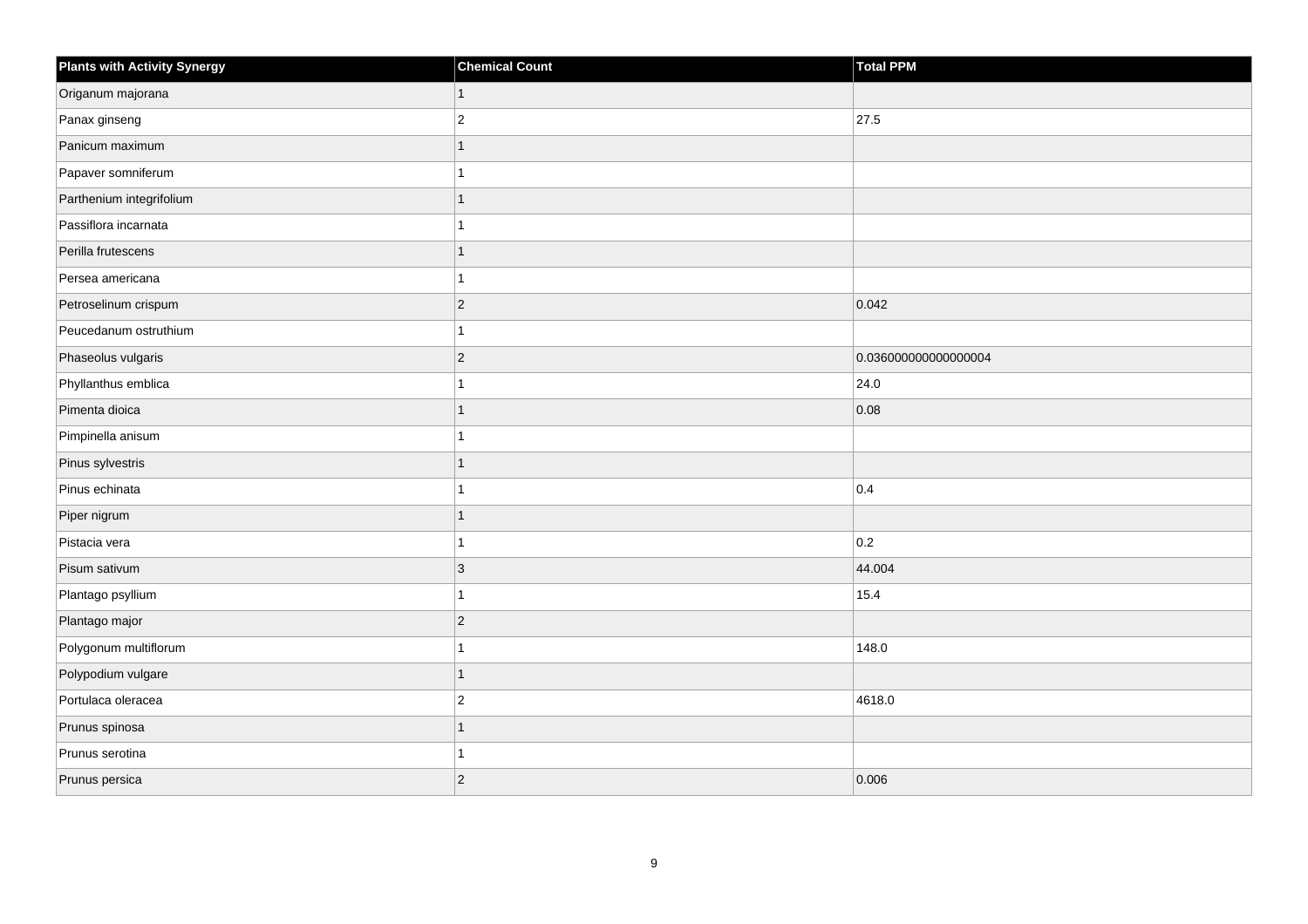| <b>Plants with Activity Synergy</b> | <b>Chemical Count</b> | Total PPM |
|-------------------------------------|-----------------------|-----------|
| Prunus laurocerasus                 |                       |           |
| Prunus dulcis                       | $\overline{2}$        | 6.06      |
| Prunus domestica                    | $\overline{a}$        | 0.026     |
| Prunus cerasus                      | 1                     |           |
| Prunus armeniaca                    |                       |           |
| Pteridium aquilinum                 |                       |           |
| Punica granatum                     |                       |           |
| Pyrus communis                      | $\overline{2}$        | 39400.002 |
| Quercus stellata                    |                       | 0.08      |
| Quercus rubra                       | 1                     | 0.04      |
| Quercus phellos                     |                       | 0.6       |
| Quercus alba                        | 1                     | 16.58     |
| Raphanus sativus                    | $\overline{2}$        | 182.0     |
| Rheum rhabarbarum                   | $\overline{2}$        | 16.0      |
| Rheum officinale                    |                       |           |
| Rhododendron ponticum               | 1                     |           |
| Rhodymenia palmata                  |                       |           |
| Rhus glabra                         | 1                     | 0.5       |
| Ribes uva-crispa                    | $\overline{2}$        | 112.0     |
| Ribes rubrum                        | 1                     |           |
| Ribes nigrum                        | $\overline{2}$        |           |
| Rosa canina                         | $\overline{c}$        | 2.105     |
| Rosmarinus officinalis              |                       |           |
| Rubus idaeus                        | 3                     | 27.5      |
| Rubus chamaemorus                   | 1                     |           |
| Rumex crispus                       |                       | 27.5      |
| Ruscus aculeatus                    |                       | 25.4      |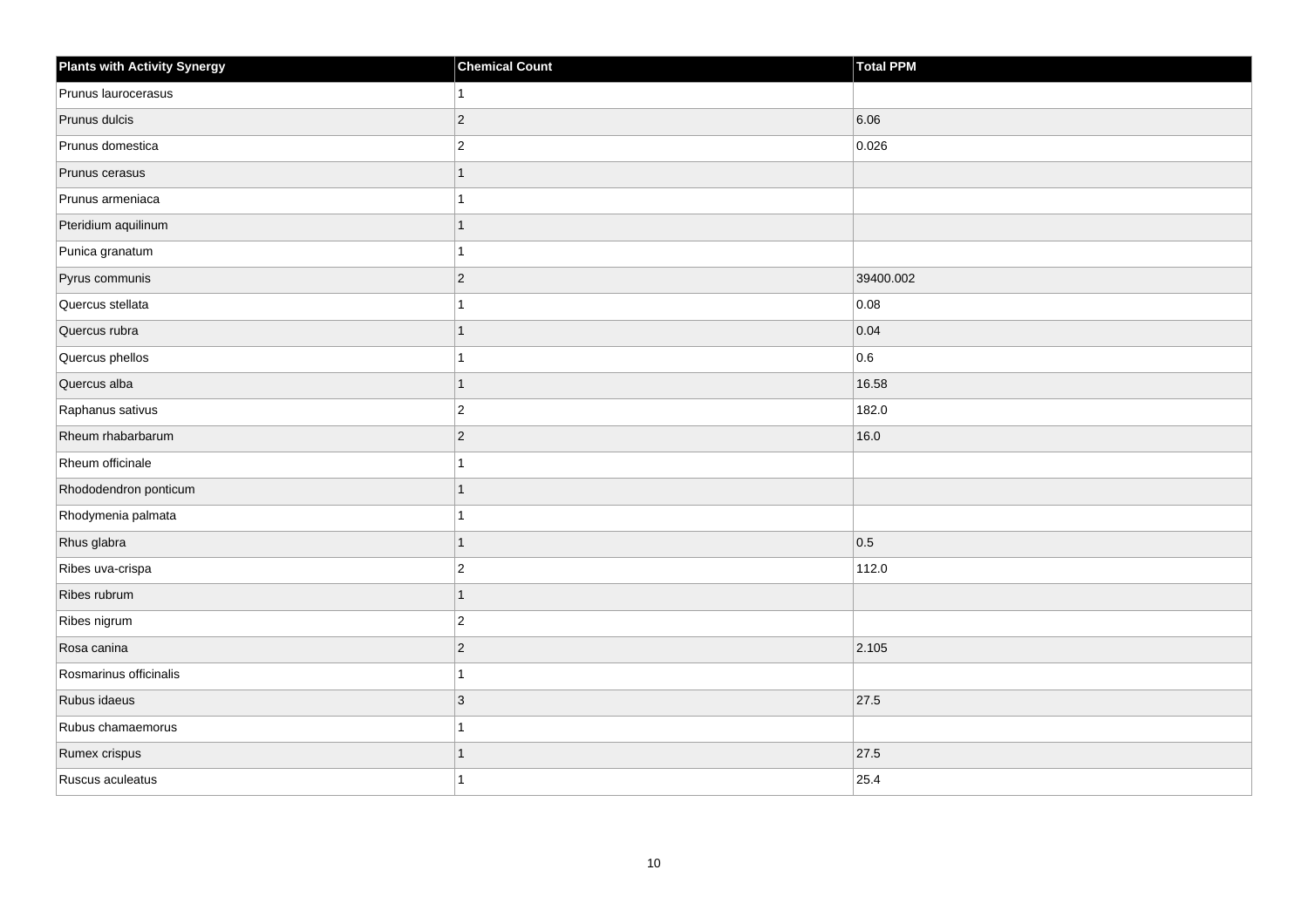| <b>Plants with Activity Synergy</b> | <b>Chemical Count</b> | Total PPM         |
|-------------------------------------|-----------------------|-------------------|
| Salix alba                          | 1                     | 12.1              |
| Salvia sp.                          |                       |                   |
| Salvia officinalis                  | $ 2\rangle$           |                   |
| Sambucus simpsonii                  |                       |                   |
| Sambucus nigra                      |                       |                   |
| Sanguisorba minor                   |                       |                   |
| Santolina chamaecyparissus          |                       |                   |
| Satureja montana                    |                       |                   |
| Schisandra chinensis                |                       | 8.1               |
| Scopolia carniolica                 |                       |                   |
| Scutellaria lateriflora             |                       | 9.100000000000001 |
| Senna obtusifolia                   | $\overline{c}$        |                   |
| Senna alexandrina                   |                       |                   |
| Serenoa repens                      |                       |                   |
| Sesamum indicum                     |                       |                   |
| Silybum marianum                    |                       | 178.1             |
| Smilax spp                          |                       | 34.1              |
| Smilax officinalis                  |                       |                   |
| Solanum tuberosum                   | $ 2\rangle$           | 1680.02           |
| Solanum torvum                      |                       |                   |
| Solanum melongena                   | $ 2\rangle$           | 0.004             |
| Solidago virgaurea                  |                       |                   |
| Solidago gigantea                   |                       |                   |
| Sophora subprostrata                | $\vert$ 2             |                   |
| Sophora pachycarpa                  | 3                     |                   |
| Sophora japonica                    | $ 2\rangle$           |                   |
| Sophora angustifolia                | $ 3\rangle$           |                   |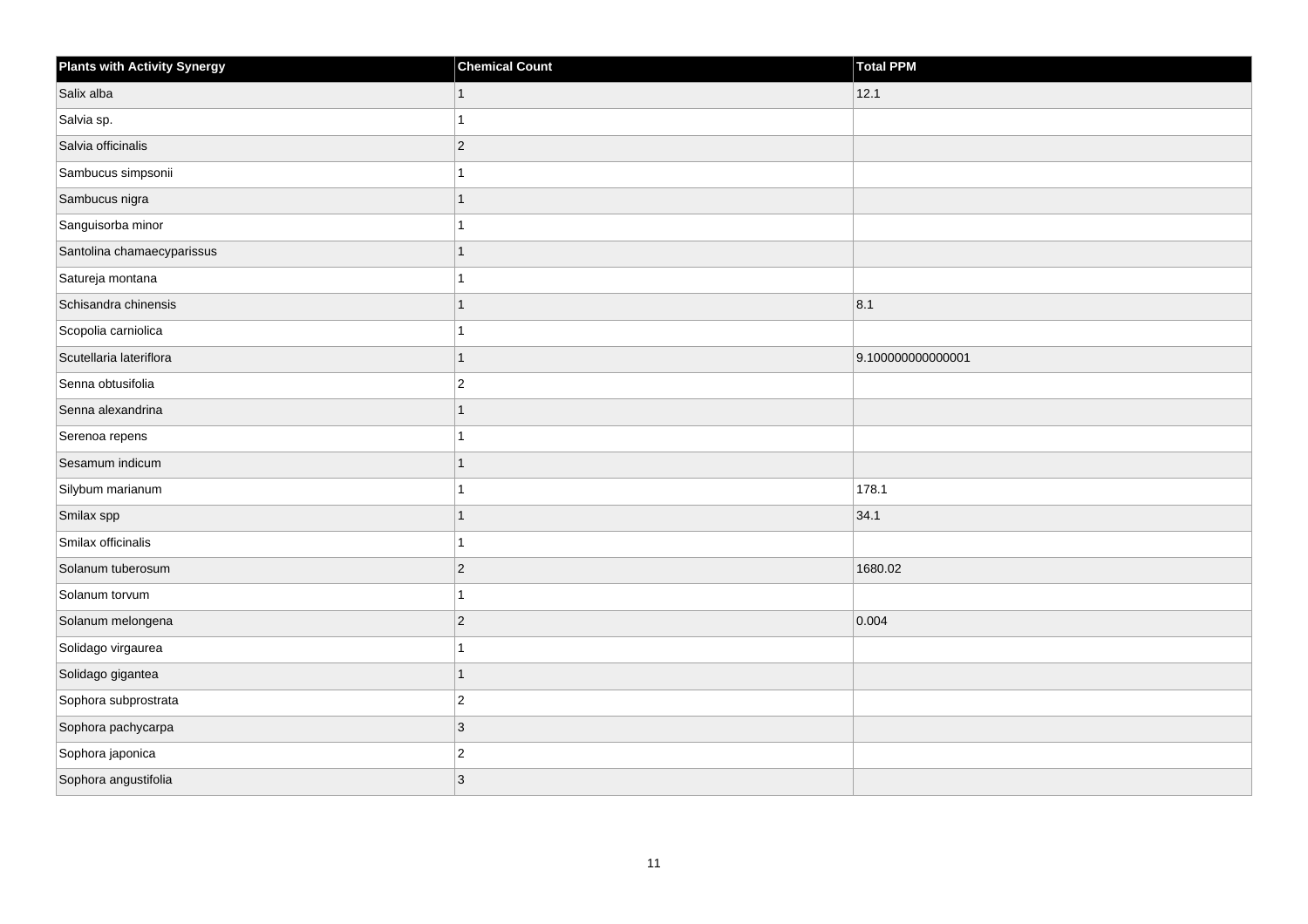| <b>Plants with Activity Synergy</b> | <b>Chemical Count</b> | Total PPM |
|-------------------------------------|-----------------------|-----------|
| Sorbus aucubaria                    | 3                     | 0.022     |
| Spartium junceum                    | 1                     |           |
| Spinacia oleracea                   | $\overline{c}$        | 0.114     |
| Spirulina spp.                      | $\mathbf{1}$          |           |
| Stachys officinalis                 | $\overline{2}$        | 10000.0   |
| Stellaria media                     | $ 2\rangle$           | 4.7       |
| Stevia rebaudiana                   | 1                     | 50.0      |
| Symphoricarpos orbiculatus          | 1                     | 0.16      |
| Symphytum officinale                | $\boldsymbol{2}$      | 11.4      |
| Tabebuia impetiginosa               | $\mathbf{1}$          |           |
| Tabebuia heptaphylla                | $\overline{2}$        | 2.2       |
| Tagetes patula                      | 1                     |           |
| Tanacetum vulgare                   | 1                     |           |
| Tanacetum parthenium                | 1                     |           |
| Taraxacum officinale                | $\overline{c}$        | 9.5       |
| Taxus baccata                       | 1                     |           |
| Tecoma stans                        | $\overline{c}$        |           |
| Teucrium scorodonia                 | 1                     |           |
| Teucrium chamaedrys                 | 1                     |           |
| Theobroma cacao                     | 1                     |           |
| Thymus vulgaris                     | $\overline{2}$        | 33832.0   |
| Thymus serpyllum                    | 1                     | 12400.0   |
| Tilia sp.                           | $\overline{2}$        |           |
| Trifolium pratense                  | 3                     | 8.584     |
| Trigonella foenum-graecum           | 1                     | 17.6      |
| Triticum aestivum                   | $\sqrt{2}$            | 3802.0    |
| Turnera diffusa                     | 1                     | 7.4       |